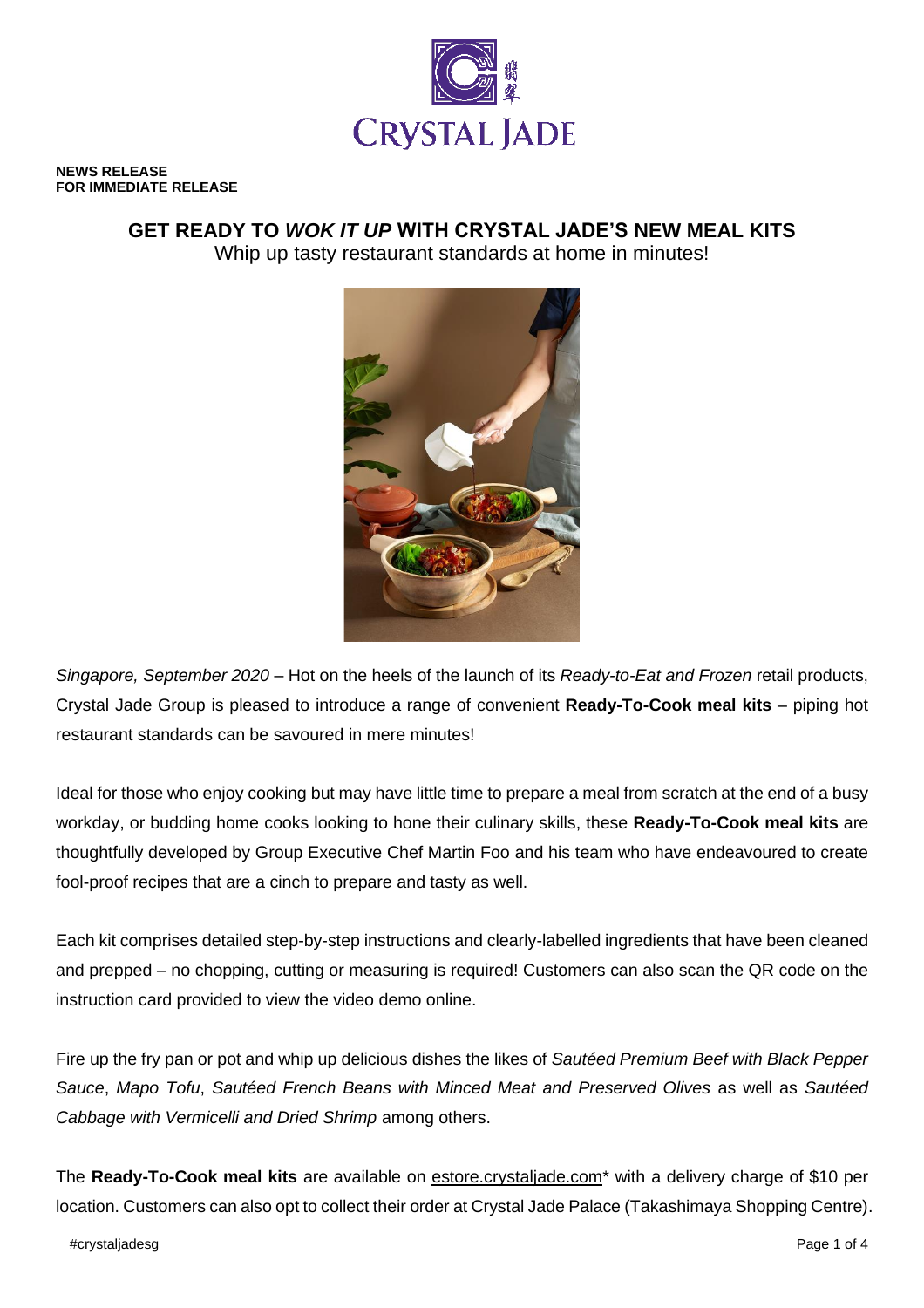

*From left: Sautéed premium beef with black pepper sauce, Sautéed French beans with minced meat and preserved olives, La mian with scallion oil and Mapo tofu*.

# **1) Sautéed Premium Beef with Black Pepper Sauce 黑椒双葱炒牛肉 (\$13.80, good for 1-2 person, prep time: approx. 10 mins)**

This slightly fiery stir-fry comprises thinly-sliced beef short rib complemented by aromatics such as onions, shallots, garlic and a smoky black pepper sauce.

**2) General Tso's Chicken 左宗棠鸡 (\$10.80, good for 2-3 person, approx. prep time: 10 mins)**

A sweet and sour dish featuring pan-fried chicken thigh pieces, this pairs excellently with steamed white rice.

## **3) Mapo Tofu** 麻婆豆腐 **(\$9.80, good for 2-3 person, approx. prep time 10 mins)**

A well-loved classic, Crystal Jade's rendition consists of minced pork, garlic, shallots, mushrooms and spring onions cloaked in a tongue-tingling sauce.

# **4) Sautéed French Beans with Minced Meat and Preserved Olives** 橄榄肉松菘干煸四季豆 **(\$8.80, good for 2-3 person, approx. prep time: 10 mins)**

One of the most ordered dishes at Crystal Jade's restaurants, this delectable stir-fry is accentuated with the umami notes of chopped preserved olive leaves and Chef's Special Sauce.

## **5) La Mian with Scallion Oil** 葱油拉面 **(\$10.80, good for 2 person, approx. prep time: 10 mins)**

A bestseller at Crystal Jade La Mian Xiao Long Bao, these strands of noodles boasts a winning combination of homemade scallion oil, dried shrimp powder and wisps of deep-fried scallion.

From 28 September 2020, seasonal meal kits will be launched every fortnight to that customers can try their hand out at new dishes!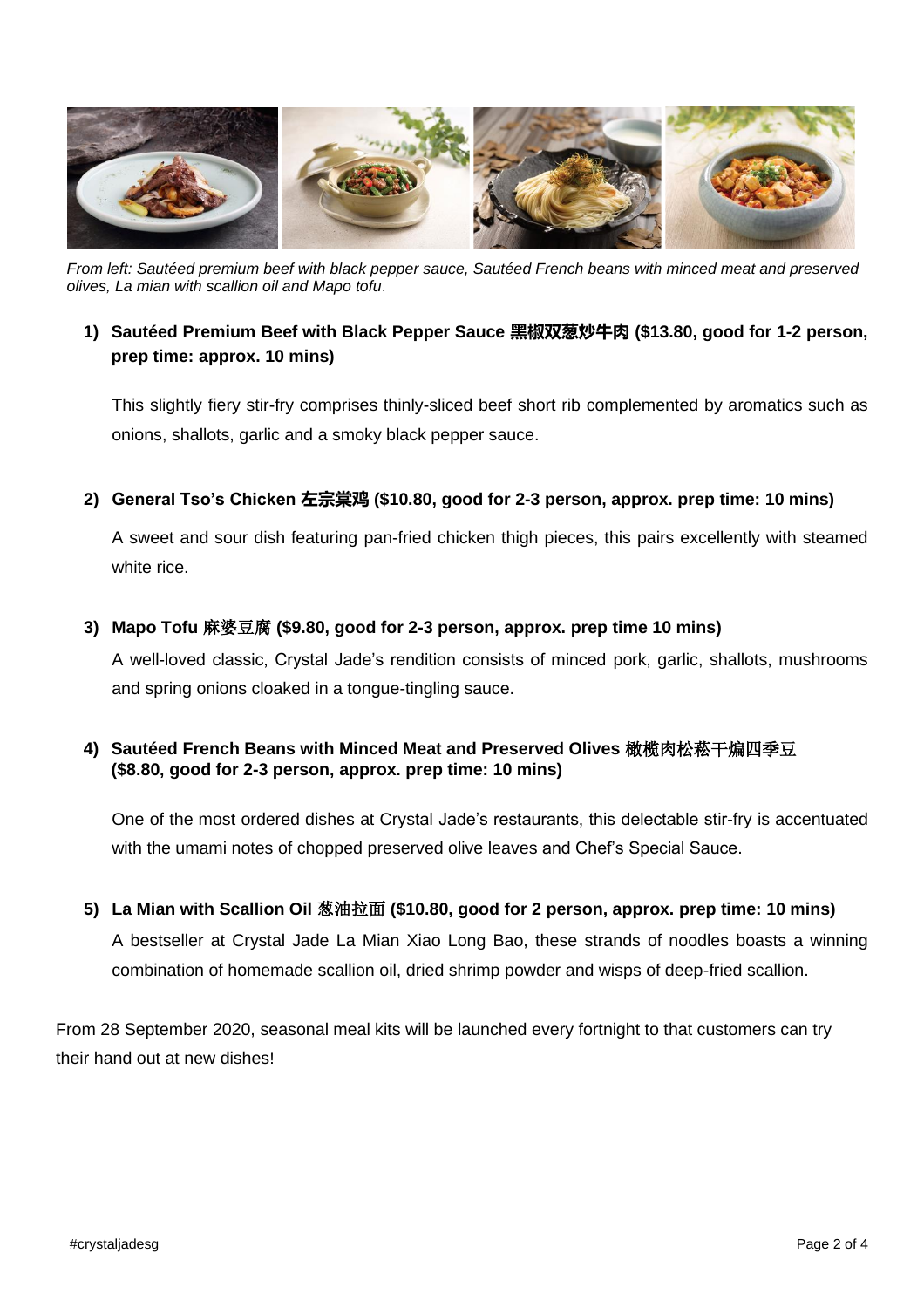#### 28 September week

**6) Shredded Pork with Century Egg Congee** 皮蛋瘦肉粥 **(\$8.80, good for 1 person, approx. prep time: 10 mins)**

Enjoy Crystal Jade Hong Kong Kitchen's silky-smooth congee piping hot off the stove.

**7) Sautéed Cabbage with Vermicelli and Dried Shrimp** 虾米粉丝炒包菜 **(\$8.80, good for 2-3 person, approx. prep time: 10 mins)**

A Sichuan specialty, this satisfying stir-fry is reminiscent of a lighter and more wholesome 'mala xiang guo' with shredded cabbage, *tang hoon*, chopped garlic, dried and fresh chillies in Chef's Special Sauce.

## 12 October week

**8) Braised Beancurd with Diced Chicken & Salted Fish** 咸鱼鸡粒豆腐 **(\$9.80, good for 2-3 person, approx. prep time: 10 mins)**

Great to ladle over steamed white rice, this rustic homestyle dish is brimming with the briny aged flavours of diced salted fish, soft tofu, diced chicken and mushrooms.

**9) Sweet & Sour Pork** 糖醋咕噜肉 **(\$10.80, good for 1-2 person, approx. prep time: 15 mins)**

No introductions needed – this perennial favourite can now be cooked at home in a pinch! Simply airfry or deep-fry the pork and toss them in well-balanced sweet and sour sauce with green and red peppers, pineapple and onion.

## 26 October week

**10) Sautéed Eggplant with Minced Pork** 肉菘渔香茄子 **(\$9.80, good for 1-2 person, approx. prep time: 6 mins)**

This deeply-satisfying dish presents eggplant batons braised with minced pork, garlic, mushrooms and red chillies in Chef's Special Sauce.

**11) Fresh Sliced Fish Congee** 鲜鱼片粥 **(\$11.80, good for 1 person, approx. prep time: 10 mins)**

Fresh sliced garoupa fish with ginger in Crystal Jade's silky Cantonese-style congee is a firm favourite among many customers.

#### 9 November week

## **12) Kung Po Prawn** 宫保虾仁 **(\$13.80, good for 2-3 person, approx. prep time: 6 mins)**

Plump and pristine prawns take centre stage in this stir-fry with dried and fresh cut chillies, onion, cashew nuts and spring onions.